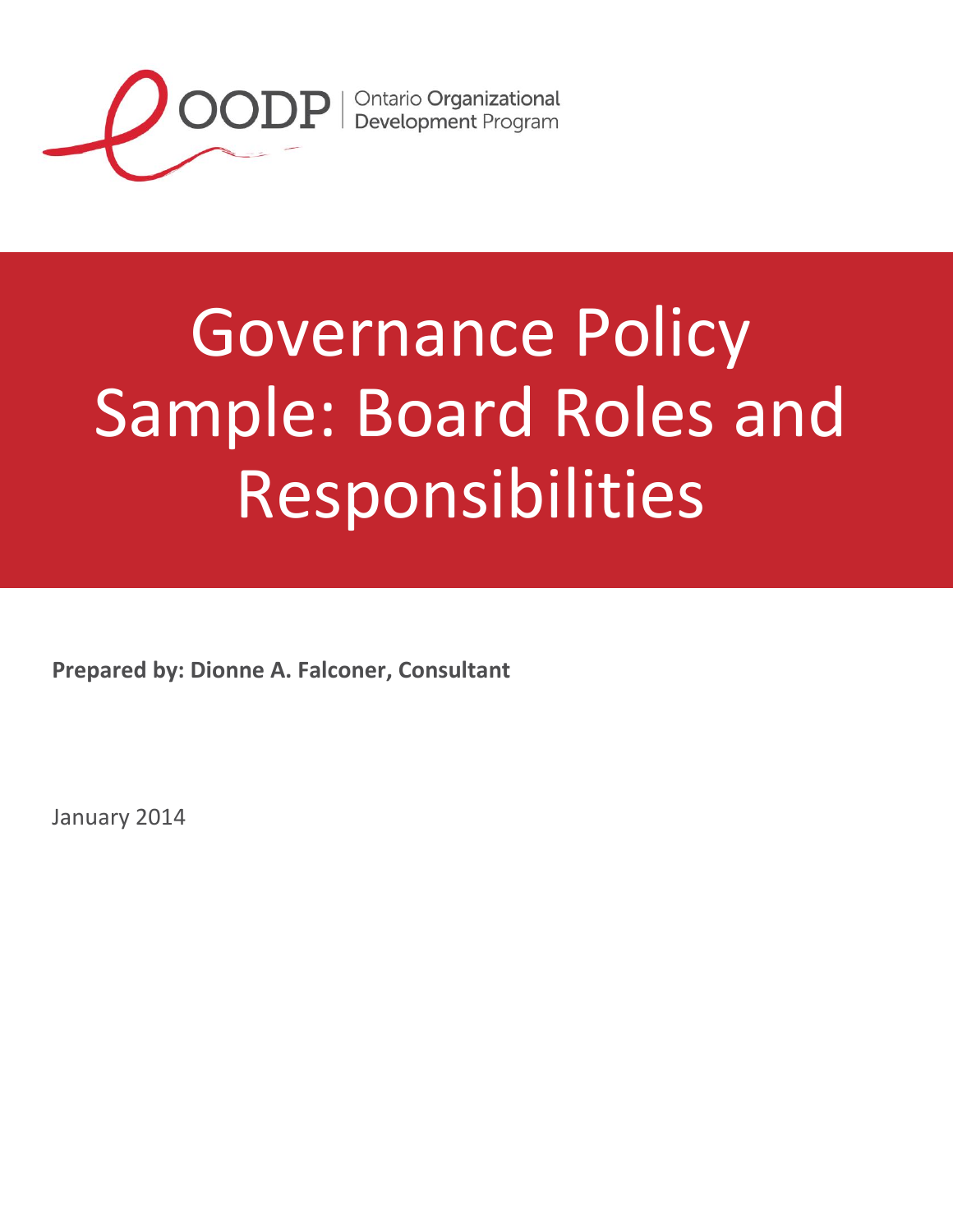## **Copyright Statement**

Production of *Governance Policy Sample: Board Roles and Responsibilities* has been made possible through financial contributions by the AIDS Bureau, AIDS and Hepatitis C Programs, Ministry of Health and Long-Term Care, Ontario.

Copyright to *Governance Policy Sample: Board Roles and Responsibilities* is held by the Ontario Organizational Development Program (OODP). The OODP acknowledges the contributions of its consultant, Dionne A. Falconer, in preparing this document.

The OODP encourages the use of *Governance Policy Sample: Board Roles and Responsibilities* by organizations. However, any such publication shall acknowledge OODP as the source and Dionne A. Falconer as the Author. Its content cannot be edited or otherwise altered without permission of the OODP.

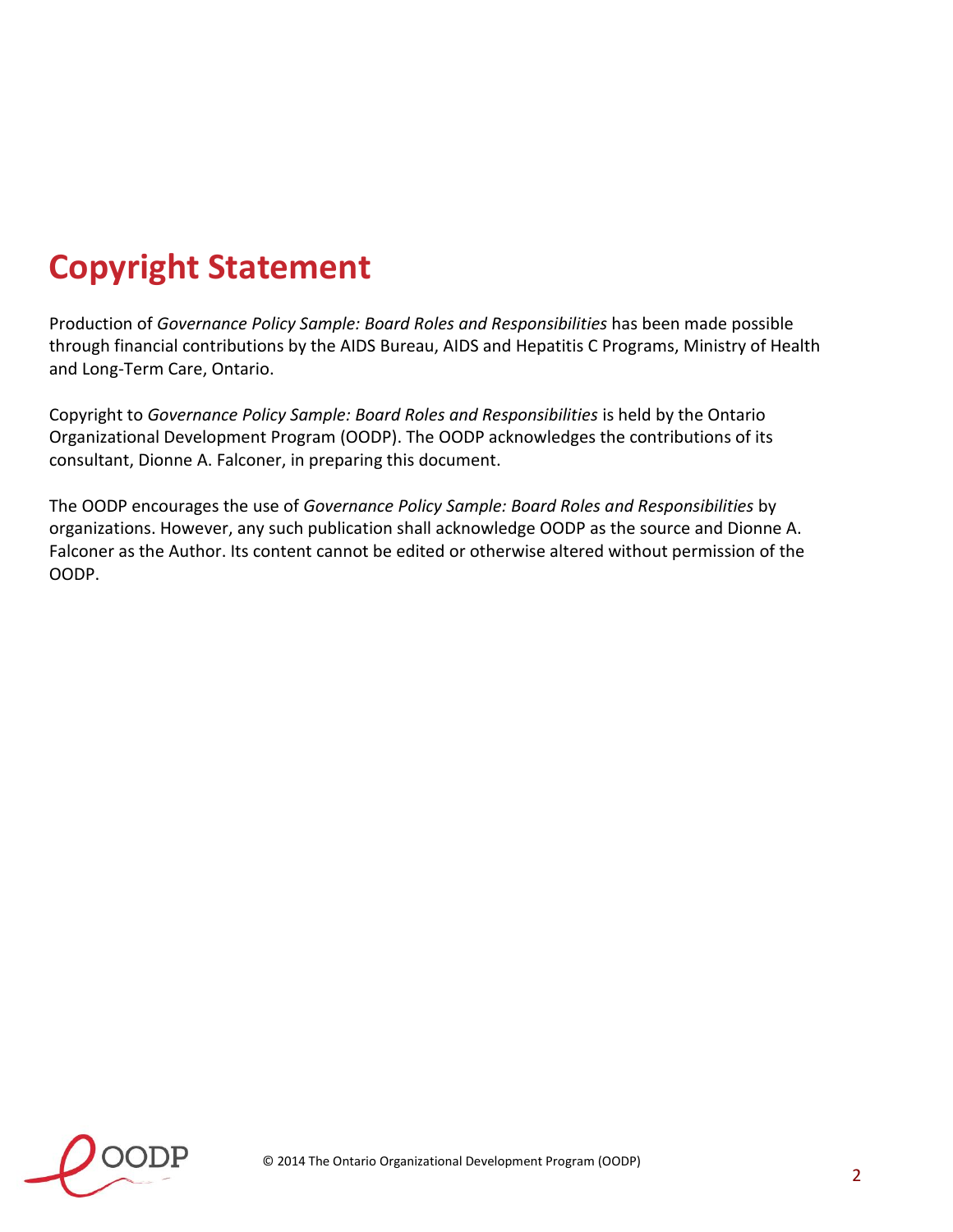## **Governance: Board Roles and Responsibilities**

### **Governance – Defined**

A process of providing **strategic leadership** by setting direction, making policy and strategy decisions, overseeing and monitoring organizational performance, and ensuring overall accountability.

### **Roles of the Board**

The not-for-profit Board **sets the direction** of the organization, **ensures resources** and **provides oversight**.

### **Basic Responsibilities of a Not-for-profit Board**

- 1. Determine the organization's mission and direction.
- 2. Hire, support and assess the performance of the Executive Director.
- 3. Ensure effective organizational planning.
- 4. Ensure adequate resources.
- 5. Ensure effective management of resources.
- 6. Determine, monitor and strengthen the organization's programs and services.
- 7. Enhance the organization's public standing.
- 8. Ensure legal and ethical integrity and maintain accountability.
- 9. Recruit and orient new Board members and assess Board performance.

#### **Responsibilities of Individual Board Members**

- 1. Attend all board/committee meetings and functions.
- 2. Be informed about the organization's mission, services, policies and programs.
- 3. Review agenda and supporting materials prior to meetings.
- 4. Serve on committees or task forces; take on special assignments.
- 5. Inform others about the organization.
- 6. Suggest possible nominees to the Board.
- 7. Keep up-to-date on developments in the organization's sector.
- 8. Follow conflict of interest and confidentiality policies.
- 9. Refrain from making special requests of the staff.
- 10. Assist the Board in carrying out its fiduciary responsibilities.
	- $\checkmark$  Exercise duty to be loyal and honest, to act in good faith and in the best interest of the organization.
	- $\checkmark$  Never allow own interests to conflict with the duty to the organization.
	- $\checkmark$  Act as stewards of public trust.
	- $\checkmark$  Exercise reasonable care in all decision making, without placing the organization under unnecessary risk.